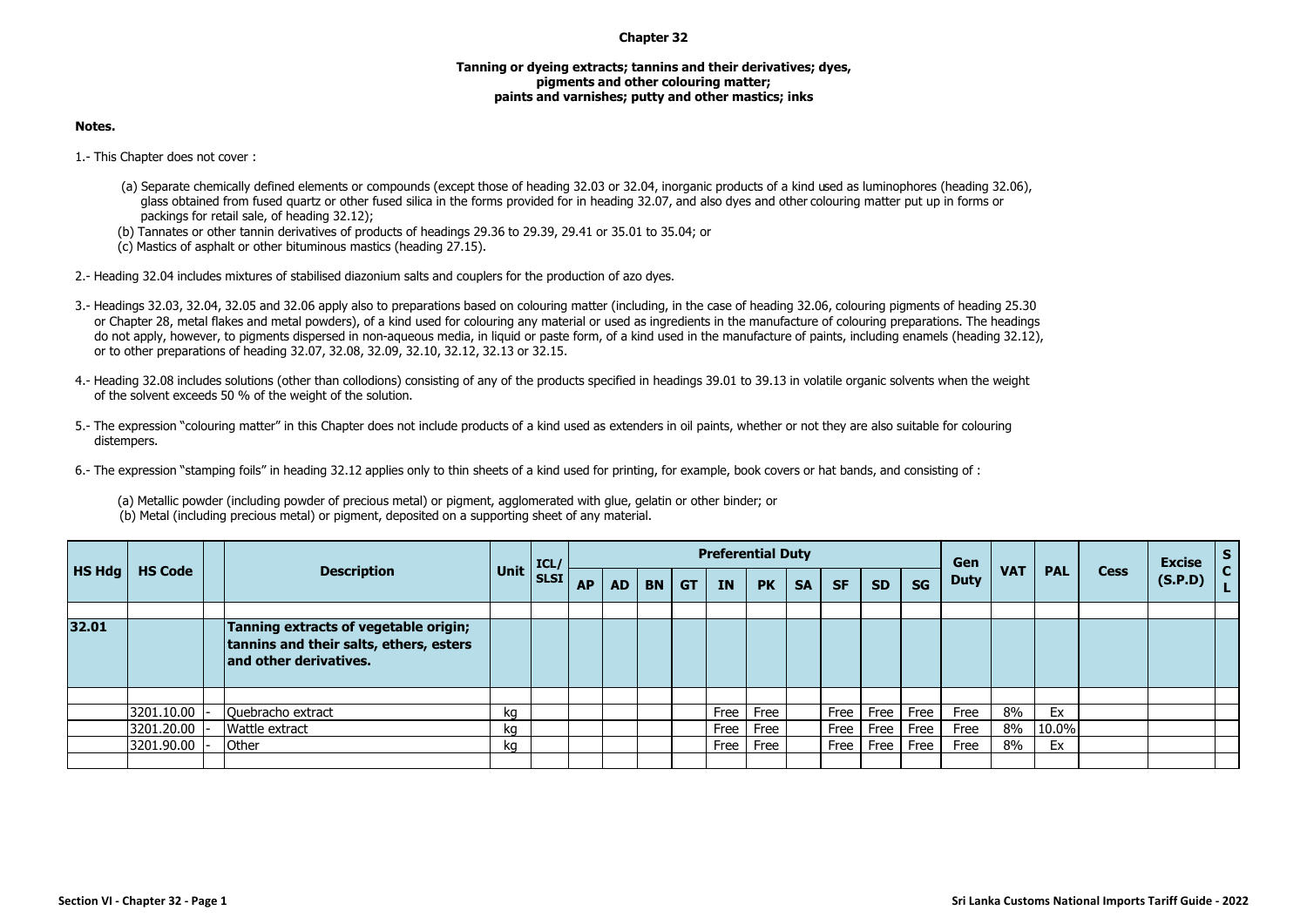|               |                |                                                                                                                                                                                                                                                                                                                                             |             | ICL/        |           |           |           |           |           | <b>Preferential Duty</b> |           |           |           |           | Gen         |            |            |             | <b>Excise</b> | ${\sf s}$                    |
|---------------|----------------|---------------------------------------------------------------------------------------------------------------------------------------------------------------------------------------------------------------------------------------------------------------------------------------------------------------------------------------------|-------------|-------------|-----------|-----------|-----------|-----------|-----------|--------------------------|-----------|-----------|-----------|-----------|-------------|------------|------------|-------------|---------------|------------------------------|
| <b>HS Hdg</b> | <b>HS Code</b> | <b>Description</b>                                                                                                                                                                                                                                                                                                                          | <b>Unit</b> | <b>SLSI</b> | <b>AP</b> | <b>AD</b> | <b>BN</b> | <b>GT</b> | <b>IN</b> | <b>PK</b>                | <b>SA</b> | <b>SF</b> | <b>SD</b> | <b>SG</b> | <b>Duty</b> | <b>VAT</b> | <b>PAL</b> | <b>Cess</b> | (S.P.D)       | $\mathbf{C}$<br>$\mathbf{L}$ |
| 32.02         |                | Synthetic organic tanning substances;<br>inorganic tanning substances; tanning<br>preparations, whether or not<br>containing natural tanning substances;<br>enzymatic preparations for pre-<br>tanning.                                                                                                                                     |             |             |           |           |           |           |           |                          |           |           |           |           |             |            |            |             |               |                              |
|               | 3202.10.00     | Synthetic organic tanning substances                                                                                                                                                                                                                                                                                                        | kg          |             |           |           |           |           | Free      | Free                     |           | Free      | Free      | Free      | Free        | 8%         | 10.0%      |             |               |                              |
|               | 3202.90.00     | Other                                                                                                                                                                                                                                                                                                                                       | kg          |             |           |           |           |           | Free      | Free                     |           | Free      | Free      | Free      | Free        | 8%         | 10.0%      |             |               |                              |
| 32.03         | 3203.00.00     | Colouring matter of vegetable or<br>animal origin (including dyeing<br>extracts but excluding animal black),<br>whether or not chemically defined;<br>preparations as specified in Note 3 to<br>this Chapter based on colouring matter<br>of vegetable or animal origin.                                                                    | kg          |             |           |           |           |           | Free      | Free                     |           | Free      |           | Free      | Free        | 8%         | 10.0%      |             |               |                              |
| 32.04         |                | Synthetic organic colouring matter,<br>whether or not chemically defined;<br>preparations as specified in Note 3 to<br>this Chapter based on synthetic<br>organic colouring matter; synthetic<br>organic products of a kind used as<br>fluorescent brightening agents or as<br>lumininophores, whether or not<br>chemically defined $(+)$ . |             |             |           |           |           |           |           |                          |           |           |           |           |             |            |            |             |               |                              |
|               |                |                                                                                                                                                                                                                                                                                                                                             |             |             |           |           |           |           |           |                          |           |           |           |           |             |            |            |             |               |                              |
|               |                | Synthetic organic colouring matter and<br>preparations based thereon as specified in<br>Note 3 to this Chapter :                                                                                                                                                                                                                            |             |             |           |           |           |           |           |                          |           |           |           |           |             |            |            |             |               |                              |
|               | 3204.11.00     | Disperse dyes and preparations based<br><b>thereon</b>                                                                                                                                                                                                                                                                                      | kg          |             |           |           |           |           | Free      | Free                     |           | Free      |           | Free      | Free        | Ex         | 10.0%      |             |               |                              |
|               | 3204.12.00     | Acid dyes, whether or not premetallised, and<br>preparations based thereon; mordant dyes<br>an preparations based thereon                                                                                                                                                                                                                   | kg          |             |           |           |           |           |           | Free Free                |           | Free      |           | Free      | Free        | Ex         | 10.0%      |             |               |                              |
|               | 3204.13.00     | Basic dyes and preparations based thereon                                                                                                                                                                                                                                                                                                   | kg          |             |           |           |           |           | Free      | Free                     |           | Free      |           | Free      | Free        | Ex         | 10.0%      |             |               |                              |
|               | 3204.14.00     | Direct dyes and preparations based thereon                                                                                                                                                                                                                                                                                                  | kg          |             |           |           |           |           | Free      | Free                     |           | Free      |           | Free      | Free        | Ex         | 10.0%      |             |               |                              |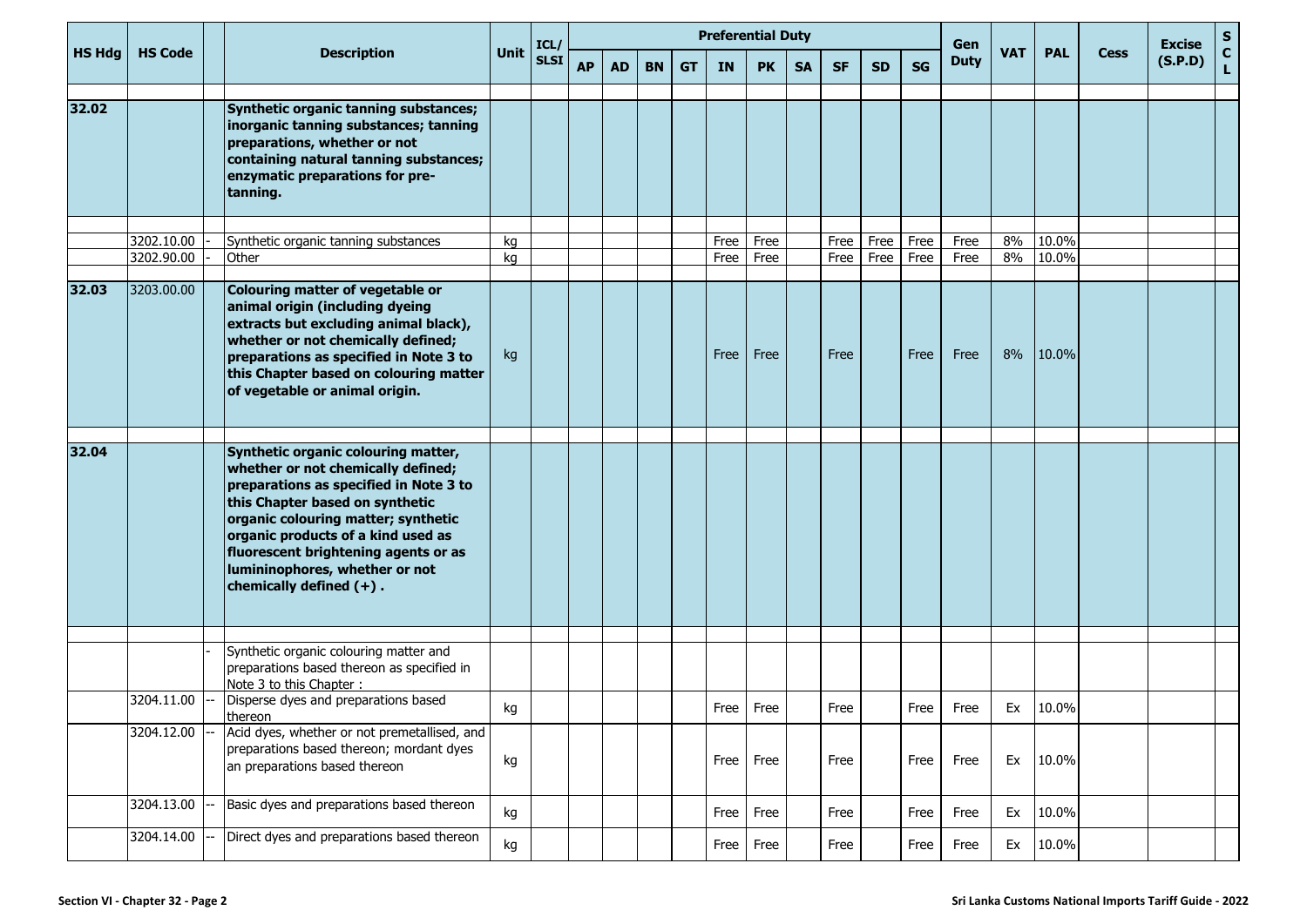|               |                                        |                                                                                                                                                                                                                                          |      | ICL/        |           |           |           |           |           | <b>Preferential Duty</b> |           |           |     |           | Gen         |            |            |             | <b>Excise</b> | $\frac{{\sf s}}{{\sf c}}$ |
|---------------|----------------------------------------|------------------------------------------------------------------------------------------------------------------------------------------------------------------------------------------------------------------------------------------|------|-------------|-----------|-----------|-----------|-----------|-----------|--------------------------|-----------|-----------|-----|-----------|-------------|------------|------------|-------------|---------------|---------------------------|
| <b>HS Hdg</b> | <b>HS Code</b>                         | <b>Description</b>                                                                                                                                                                                                                       | Unit | <b>SLSI</b> | <b>AP</b> | <b>AD</b> | <b>BN</b> | <b>GT</b> | <b>IN</b> | <b>PK</b>                | <b>SA</b> | <b>SF</b> | SD. | <b>SG</b> | <b>Duty</b> | <b>VAT</b> | <b>PAL</b> | <b>Cess</b> | (S.P.D)       | Ĺ.                        |
|               | 3204.15.00                             | Vat dyes (including those usable in that<br>state as pigments) and preparations based<br>thereon                                                                                                                                         | kg   |             |           |           |           |           | Free      | Free                     |           | Free      |     | Free      | Free        | Ex         | 10.0%      |             |               |                           |
|               | 3204.16.00                             | Reactive dyes and preparations based<br>thereon                                                                                                                                                                                          | kg   |             |           |           |           |           | Free      | Free                     |           | Free      |     | Free      | Free        | Ex         | 10.0%      |             |               |                           |
|               | 3204.17.00                             | Pigments and preparations based thereon                                                                                                                                                                                                  | kg   |             | Free      |           |           |           | Free      | Free                     |           | Free      |     | Free      | Free        | Ex         | 10.0%      |             |               |                           |
|               | 3204.19.00                             | Other, including mixtures of colouring matter<br>of two or more of the subheadings 3204.11t<br>3204.19                                                                                                                                   | kg   |             |           |           |           |           | Free      | Free                     |           | Free      |     | Free      | Free        | 8%         | 10.0%      |             |               |                           |
|               | 3204.20.00                             | Synthetic organic products of a kind used as<br>fluorescent brightening agents                                                                                                                                                           | kg   |             |           |           |           |           | Free      | Free                     |           | Free      |     | Free      | Free        | 8%         | 10.0%      |             |               |                           |
|               | 3204.90.00                             | Other                                                                                                                                                                                                                                    | kg   |             |           |           |           |           | Free      | Free                     |           | Free      |     | Free      | Free        | 8%         | 10.0%      |             |               |                           |
| 32.05         | 3205.00.00                             | <b>Colour lakes; preparations as specified</b><br>in Note 3 to this Chapter based on<br>colour lakes.                                                                                                                                    | kg   |             |           |           |           |           | Free      | Free                     |           | Free      |     | Free      | Free        | 8%         | 10.0%      |             |               |                           |
| 32.06         |                                        | Other colouring matter; preparations<br>as specified in Note 3 to this Chapter,<br>other than those of heading 32.03,<br>32.04 or 32.05; inorganic products of a<br>kind used as luminophores, whether or<br>not chemically defined (+). |      |             |           |           |           |           |           |                          |           |           |     |           |             |            |            |             |               |                           |
|               |                                        |                                                                                                                                                                                                                                          |      |             |           |           |           |           |           |                          |           |           |     |           |             |            |            |             |               |                           |
|               | 3206.11.00                             | Pigments and preparations based on<br>titanium dioxide :<br>Containing 80% or more by weight of<br>titanium dioxide calculated on the dry matter                                                                                         | kg   |             |           |           |           |           | Free      | Free                     |           | Free      |     | Free      | Free        | 8%         | 10.0%      |             |               |                           |
|               | 3206.19.00                             | Other                                                                                                                                                                                                                                    | kg   |             |           |           |           |           | Free      | Free                     |           | Free      |     | Free      | Free        | 8%         | 10.0%      |             |               |                           |
|               |                                        | chromium compounds                                                                                                                                                                                                                       | kg   |             |           |           |           |           | Free      | Free                     |           | Free      |     | Free      | Free        | 8%         | 10.0%      |             |               |                           |
|               |                                        | Other colouring matter and other<br>preparations:                                                                                                                                                                                        |      |             |           |           |           |           |           |                          |           |           |     |           |             |            |            |             |               |                           |
|               |                                        |                                                                                                                                                                                                                                          | kg   |             |           |           |           |           |           | Free Free                |           | Free      |     | Free      | Free        | 8%         | 10.0%      |             |               |                           |
|               | 3206.42.00                             | preparations based on zinc sulphide                                                                                                                                                                                                      | kg   |             |           |           |           |           | Free      | Free                     |           | Free      |     | Free      | Free        | 8%         | 10.0%      |             |               |                           |
|               |                                        | Other                                                                                                                                                                                                                                    | kg   |             |           |           |           |           |           |                          |           |           |     |           |             |            |            |             |               |                           |
|               |                                        | luminophores                                                                                                                                                                                                                             | kg   |             |           |           |           |           | Free Free | Free                     |           | Free      |     | Free      | Free        | 8%         | 10.0%      |             |               |                           |
|               | 3206.20.00<br>3206.49.00<br>3206.50.00 | Pigments and preparations based on<br>3206.41.00 -- Ultramarine and preparations based thereon<br>Lithopone and other pigments and<br>Inorganic products of a kind used as                                                               |      |             |           |           |           |           | Free      | Free                     |           | Free      |     | Free      | Free        | 8%         | 10.0%      |             |               |                           |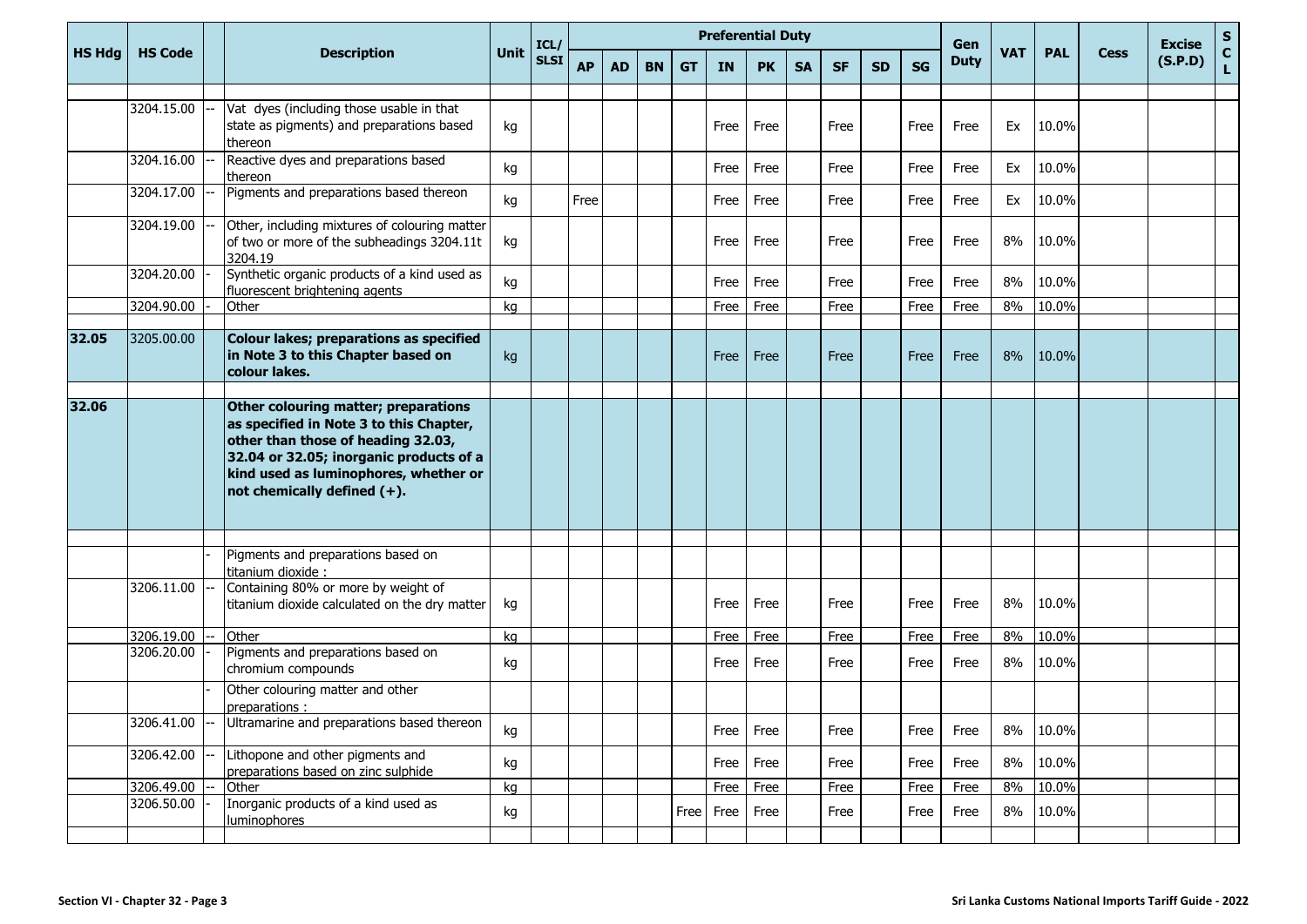| <b>HS Hdg</b> |                          |                                                                                                                                                                                                                                                                                                                 |          | ICL/        |           |           |           |           |      | <b>Preferential Duty</b> |           |           |           |           | Gen         |            |                |                      | <b>Excise</b> | ${\sf s}$                    |
|---------------|--------------------------|-----------------------------------------------------------------------------------------------------------------------------------------------------------------------------------------------------------------------------------------------------------------------------------------------------------------|----------|-------------|-----------|-----------|-----------|-----------|------|--------------------------|-----------|-----------|-----------|-----------|-------------|------------|----------------|----------------------|---------------|------------------------------|
|               | <b>HS Code</b>           | <b>Description</b>                                                                                                                                                                                                                                                                                              | Unit     | <b>SLSI</b> | <b>AP</b> | <b>AD</b> | <b>BN</b> | <b>GT</b> | IN   | <b>PK</b>                | <b>SA</b> | <b>SF</b> | <b>SD</b> | <b>SG</b> | <b>Duty</b> | <b>VAT</b> | <b>PAL</b>     | <b>Cess</b>          | (S.P.D)       | $\mathbf{C}$<br>$\mathbf{L}$ |
| 32.07         |                          | Prepared pigments, prepared opacifiers<br>and prepared colours, vitrifiable<br>enamels and glazes, engobes (slips),<br>liquid lustres and similar preparations,<br>of a kind used in the ceramic,<br>enamelling or glass industry; glass frit<br>and other glass, in the form of powder,<br>granules or flakes. |          |             |           |           |           |           |      |                          |           |           |           |           |             |            |                |                      |               |                              |
|               | 3207.10.00               | Prepared pigments, prepared opacifiers,                                                                                                                                                                                                                                                                         |          |             |           |           |           |           |      |                          |           |           |           |           |             |            |                |                      |               |                              |
|               | 3207.20.00               | prepared colours and similar preparations                                                                                                                                                                                                                                                                       | kg       |             |           |           |           |           | Free | Free                     |           | Free      |           | Free      | Free        | 8%         | 10.0%          |                      |               |                              |
|               |                          | Vitrifiable enamels and glazes, engobes<br>(slips and similar preparations)                                                                                                                                                                                                                                     | kg       |             |           |           |           |           | Free | Free                     |           | Free      |           | Free      | Free        | 8%         | 10.0%          |                      |               |                              |
|               | 3207.30.00               | Liquid lustres and similar preparations                                                                                                                                                                                                                                                                         | kg       |             |           |           |           |           | Free | Free                     |           | Free      |           | Free      | Free        | 8%         | 10.0%          |                      |               |                              |
|               | 3207.40.00               | Glass frit and other glass, in the form of<br>powder, granules or flakes                                                                                                                                                                                                                                        | kg       |             |           |           |           |           | Free | Free                     |           | Free      |           | Free      | Free        | 8%         | 10.0%          |                      |               |                              |
| 32.08         |                          | Paints and varnishes (including<br>enamels and lacquers) based on<br>synthetic polymers or chemically<br>modified natural polymers, dispersed<br>or dissolved in a non-aqueous medium;<br>solutions as defined in Note 4 to this<br>Chapter.                                                                    |          |             |           |           |           |           |      |                          |           |           |           |           |             |            |                |                      |               |                              |
|               | 3208.10                  | Based on polyesters :                                                                                                                                                                                                                                                                                           |          |             |           |           |           |           |      |                          |           |           |           |           |             |            |                |                      |               |                              |
|               | 3208.10.10               | Paints (including enamels)                                                                                                                                                                                                                                                                                      | kg       |             |           |           |           |           |      |                          |           |           |           |           | 15%         | 8%         | 10.0%          | $Rs.200/=$<br>per kg |               |                              |
|               | 3208.10.90               | Other                                                                                                                                                                                                                                                                                                           | kg       |             |           |           |           |           |      |                          |           |           |           |           | 15%         | 8%         | 10.0%          | $Rs.200/=$<br>per kg |               |                              |
|               | 3208.20                  | Based on acrylic or vinyl polymers :                                                                                                                                                                                                                                                                            |          |             |           |           |           |           |      |                          |           |           |           |           |             |            |                |                      |               |                              |
|               | 3208.20.10               | Paints (including enamels)                                                                                                                                                                                                                                                                                      | kg       |             |           |           |           |           |      |                          |           |           |           |           | 15%         | 8%         | 10.0%          | $Rs.200/=$<br>per kg |               |                              |
|               | 3208.20.90               | Other                                                                                                                                                                                                                                                                                                           | kg       |             |           |           |           |           |      |                          |           |           |           |           | 15%         | 8%         | 10.0%          | $Rs.200/=$<br>per kg |               |                              |
|               | 3208.90                  | Other:                                                                                                                                                                                                                                                                                                          |          |             |           |           |           |           |      |                          |           |           |           |           |             |            |                |                      |               |                              |
|               | 3208.90.10<br>3208.90.20 | Solutions of polyurethane in primary form<br>Paints (including enamels)                                                                                                                                                                                                                                         | kg<br>kg |             |           |           |           |           |      |                          |           |           |           | Free      | Free<br>15% | 8%<br>8%   | 10.0%<br>10.0% | $Rs.200/=$<br>per kg |               |                              |
|               | 3208.90.90               | Other                                                                                                                                                                                                                                                                                                           | kg       |             |           |           |           |           |      |                          |           |           |           |           | 15%         | 8%         | 10.0%          | $Rs.200/=$<br>per kg |               |                              |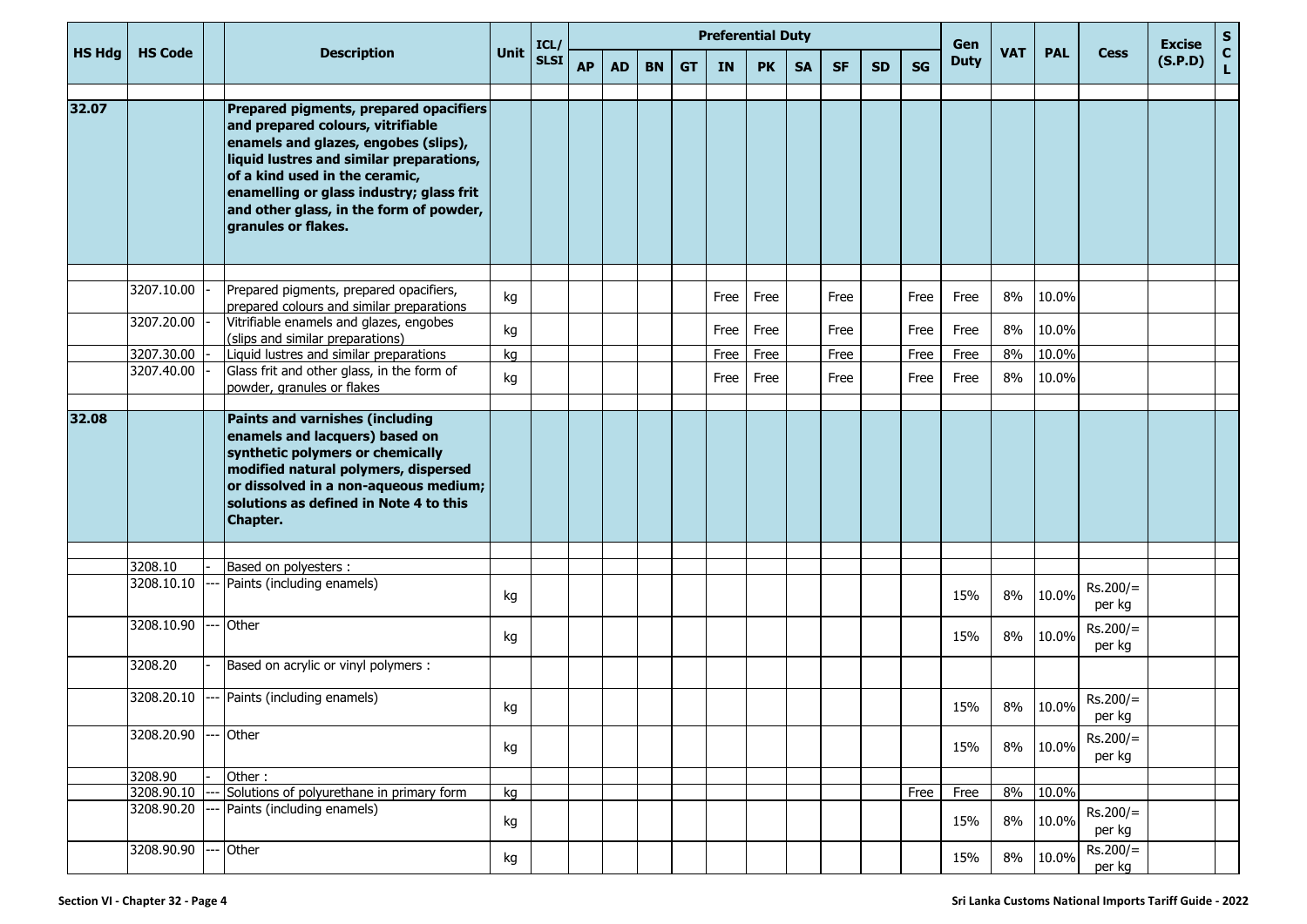| <b>HS Hdg</b> |                       |       |                                                                                                                                                                                                                                                                                          |      | ICL/        |           |           |           |           |           | <b>Preferential Duty</b> |           |           |             |           | Gen         |            |            |                      | <b>Excise</b> | ${\sf s}$          |
|---------------|-----------------------|-------|------------------------------------------------------------------------------------------------------------------------------------------------------------------------------------------------------------------------------------------------------------------------------------------|------|-------------|-----------|-----------|-----------|-----------|-----------|--------------------------|-----------|-----------|-------------|-----------|-------------|------------|------------|----------------------|---------------|--------------------|
|               | <b>HS Code</b>        |       | <b>Description</b>                                                                                                                                                                                                                                                                       | Unit | <b>SLSI</b> | <b>AP</b> | <b>AD</b> | <b>BN</b> | <b>GT</b> | <b>IN</b> | <b>PK</b>                | <b>SA</b> | <b>SF</b> | <b>SD</b>   | <b>SG</b> | <b>Duty</b> | <b>VAT</b> | <b>PAL</b> | <b>Cess</b>          | (S.P.D)       | $\mathbf{C}$<br>L. |
| 32.09         |                       |       | Paints and varnishes (including<br>enamels and lacquers) based on<br>synthetic polymers or chemically<br>modified natural polymers, dispersed<br>or dissolved in an aqueous medium.                                                                                                      |      |             |           |           |           |           |           |                          |           |           |             |           |             |            |            |                      |               |                    |
|               |                       |       |                                                                                                                                                                                                                                                                                          |      |             |           |           |           |           |           |                          |           |           |             |           |             |            |            |                      |               |                    |
|               | 3209.10<br>3209.10.10 |       | Based on acrylic or vinyl polymers :<br>Paints (including enamels)                                                                                                                                                                                                                       | kg   |             |           |           |           |           |           |                          |           |           |             |           | 15%         | 8%         | 10.0%      | $Rs.200/=$           |               |                    |
|               | 3209.10.90            |       | Other                                                                                                                                                                                                                                                                                    | kg   |             |           |           |           |           |           |                          |           |           |             |           | 15%         | 8%         | 10.0%      | per kg<br>$Rs.200/=$ |               |                    |
|               | 3209.90               |       | Other:                                                                                                                                                                                                                                                                                   |      |             |           |           |           |           |           |                          |           |           |             |           |             |            |            | per kg               |               |                    |
|               | 3209.90.10            |       | Paints (including enamels)                                                                                                                                                                                                                                                               | kg   |             |           |           |           |           |           |                          |           |           |             |           | 15%         | 8%         | 10.0%      | $Rs.200/=$<br>per kg |               |                    |
|               | 3209.90.90            |       | Other                                                                                                                                                                                                                                                                                    | kg   |             |           |           |           |           |           |                          |           |           |             |           | 15%         | 8%         | 10.0%      | $Rs.200/=$<br>per kg |               |                    |
|               |                       |       |                                                                                                                                                                                                                                                                                          |      |             |           |           |           |           |           |                          |           |           |             |           |             |            |            |                      |               |                    |
| 32.10         | 3210.00               |       | Other paints and varnishes (including<br>enamels, lacquers and distempers);<br>prepared water pigments of a kind<br>used for finishing leather :                                                                                                                                         |      |             |           |           |           |           |           |                          |           |           |             |           |             |            |            |                      |               |                    |
|               |                       |       |                                                                                                                                                                                                                                                                                          |      |             |           |           |           |           |           |                          |           |           |             |           |             |            |            |                      |               |                    |
|               | 3210.00.10            |       | Prepared water pigments of a kind used for<br>finishing leather                                                                                                                                                                                                                          | kg   |             |           |           |           |           | Free      | Free                     |           | Free      | Free        | Free      | Free        | 8%         | 10.0%      |                      |               |                    |
|               | 3210.00.20            |       | Paints (including enamels)                                                                                                                                                                                                                                                               | kg   |             |           |           |           |           | Free      | Free                     |           | 5%        | 5%          |           | 15%         | 8%         | 10.0%      | $Rs.200/=$<br>per kg |               |                    |
|               | 3210.00.90            |       | Other                                                                                                                                                                                                                                                                                    | kg   |             |           |           |           |           | Free      | Free                     |           | 5%        | 5%          |           | 15%         | 8%         | 10.0%      | $Rs.200/=$<br>per kg |               |                    |
| 32.11         | 3211.00.00            |       | <b>Prepared driers.</b>                                                                                                                                                                                                                                                                  |      |             |           |           |           |           | Free      | Free                     |           | Free      | Free        | Free      | Free        | 8%         | 10.0%      |                      |               |                    |
|               |                       |       |                                                                                                                                                                                                                                                                                          | kg   |             |           |           |           |           |           |                          |           |           |             |           |             |            |            |                      |               |                    |
| 32.12         |                       |       | Pigments (including metallic powders<br>and flakes) dispersed in non-aqueous<br>media in liquid or paste form, of a kind<br>used in the manufacture of paints<br>(including enamels); stamping foils;<br>dyes and other colouring matter put up<br>in forms or packings for retail sale. |      |             |           |           |           |           |           |                          |           |           |             |           |             |            |            |                      |               |                    |
|               |                       |       |                                                                                                                                                                                                                                                                                          |      |             |           |           |           |           |           |                          |           |           |             |           |             |            |            |                      |               |                    |
|               | 3212.10.00<br>3212.90 |       | Stamping foils<br>Other:                                                                                                                                                                                                                                                                 | kg   |             |           |           |           |           | Free      | Free                     |           | Free      | Free        | Free      | Free        | 8%         | 10.0%      |                      |               |                    |
|               | 3212.90.10            | $---$ | Aluminium paste                                                                                                                                                                                                                                                                          | kg   |             |           |           |           |           |           | Free Free                |           | Free      | Free   Free |           | Free        | 8%         | 10.0%      |                      |               |                    |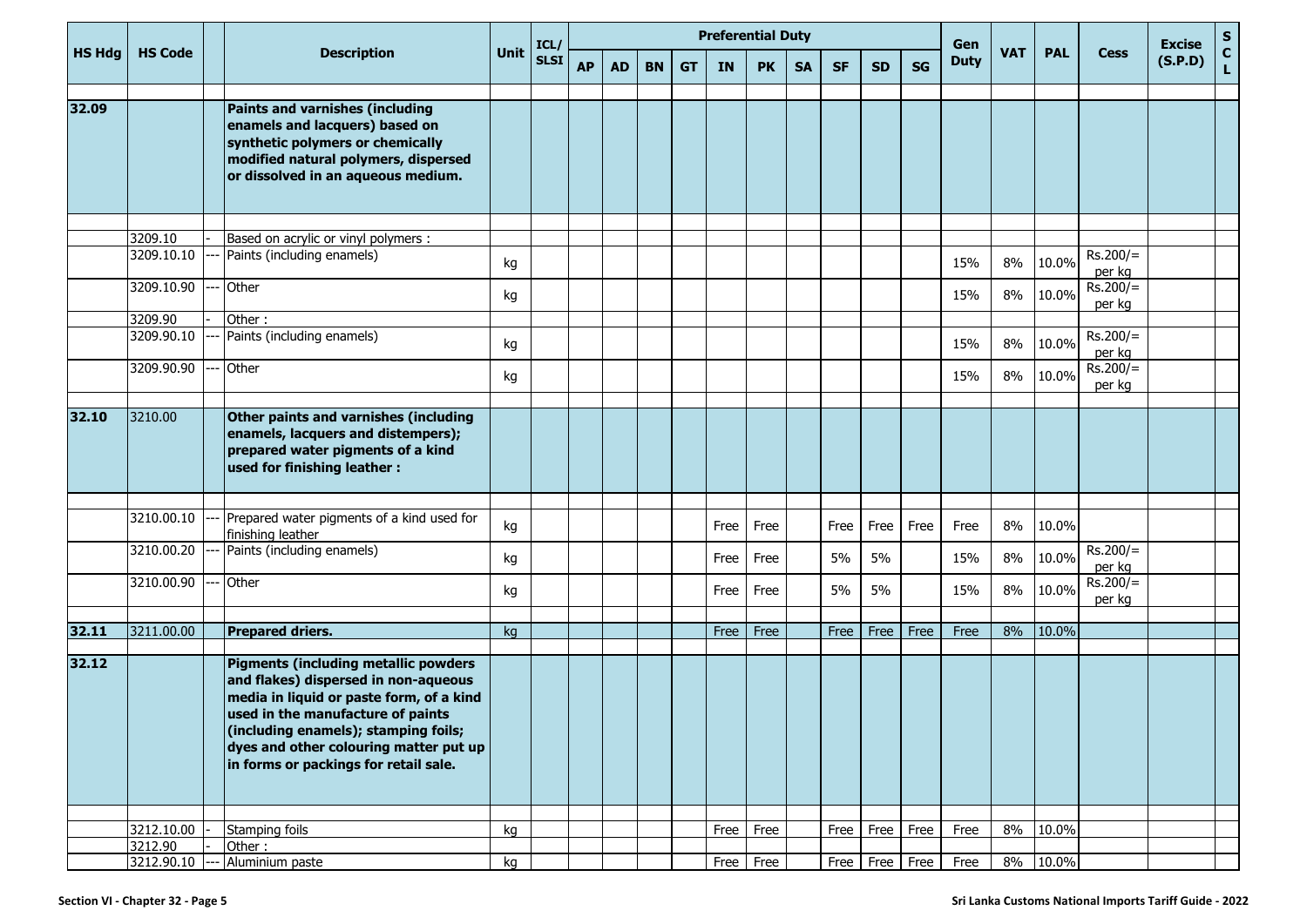| HS Hdg   HS Code |                      |                    |           | ICL/ |           |           |           |    |           | <b>Preferential Duty</b> |           |           |           |           | Gen         |                 |            |             | <b>Excise</b> |  |
|------------------|----------------------|--------------------|-----------|------|-----------|-----------|-----------|----|-----------|--------------------------|-----------|-----------|-----------|-----------|-------------|-----------------|------------|-------------|---------------|--|
|                  |                      | <b>Description</b> | Unit SLSI |      | <b>AP</b> | <b>AD</b> | <b>BN</b> | GT | <b>IN</b> | <b>PK</b>                | <b>SA</b> | <b>SF</b> | <b>SD</b> | <b>SG</b> | <b>Duty</b> | VA <sub>7</sub> | <b>PAL</b> | <b>Cess</b> | (S.P.D)       |  |
|                  |                      |                    |           |      |           |           |           |    |           |                          |           |           |           |           |             |                 |            |             |               |  |
|                  | 3212.90.90 --- Other |                    | kq        |      |           |           |           |    | Free      | Free                     |           | 5%        | 5%        |           | 15%         | 8%              | 10.0%      |             |               |  |